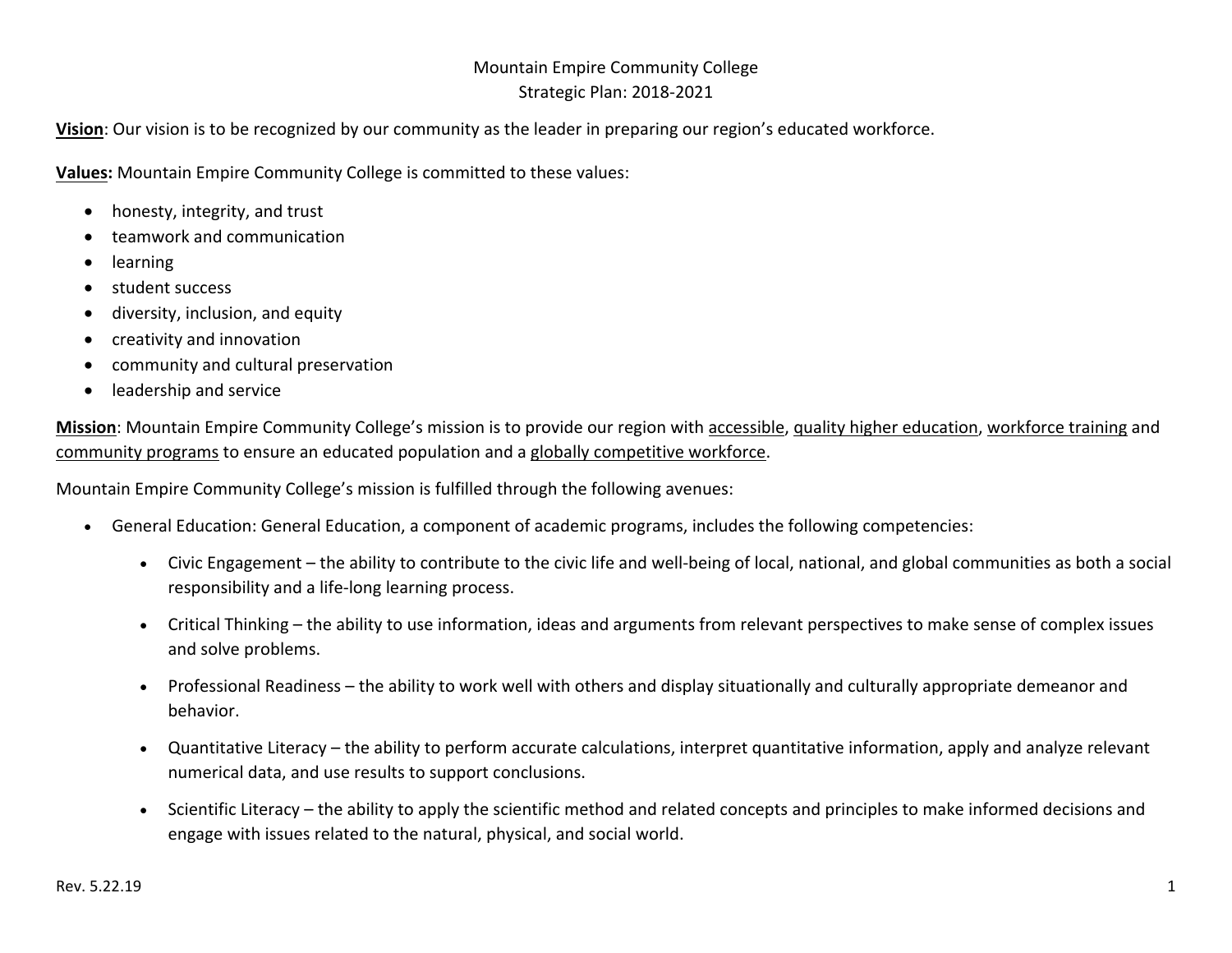- $\bullet$  Written Communication – the ability to develop, convey, and exchange ideas in writing, as appropriate to a given context and audience.
- c Career ‐Technical Education: The career and technical education programs meet the increasing demand for technicians, professionals, and a skilled workforce.
- c Transfer Education: The transfer education program, which includes freshman and sophomore courses in arts and sciences and pre‐ professional education, allows students to transfer into baccalaureate degree programs at four‐year colleges and universities.
- c Developmental Studies: Developmental courses are offered to correct deficiencies in basic areas, such as English, reading, and mathematics, and to prepare students who have not had the required course prerequisites for admission to specific programs.
- $\bullet$ Dual Enrollment: Dual enrollment courses allow high-achieving students to meet the requirements for high school graduation while simultaneously earning college credit.
- $\bullet$  Distance Education: Distance education courses and programs offer accessibility through a number of delivery modes, to include the internet, video, and off‐campus locations.
- $\bullet$  Student Services: The College provides programs, services, and resources that facilitate college access, enhance student success, develop career readiness, promote student leadership, and provide opportunities for student engagement.
- $\bullet$  Workforce Development: Workforce development encompasses credit and non‐credit training to meet workforce needs and promote economic development through programs, customized training, and on‐going workshops.
- Community Services: College facilities and personnel support the cultural and educational needs of the region through cultural events, workshops, meetings, lectures, conferences, seminars, community projects, and service learning.

### **Framework:**

- Connection
- . Entry
- . Progress
- $\bullet$ Completion
- $\bullet$ Transition to career or continued education
- $\bullet$ Affordability and sustainability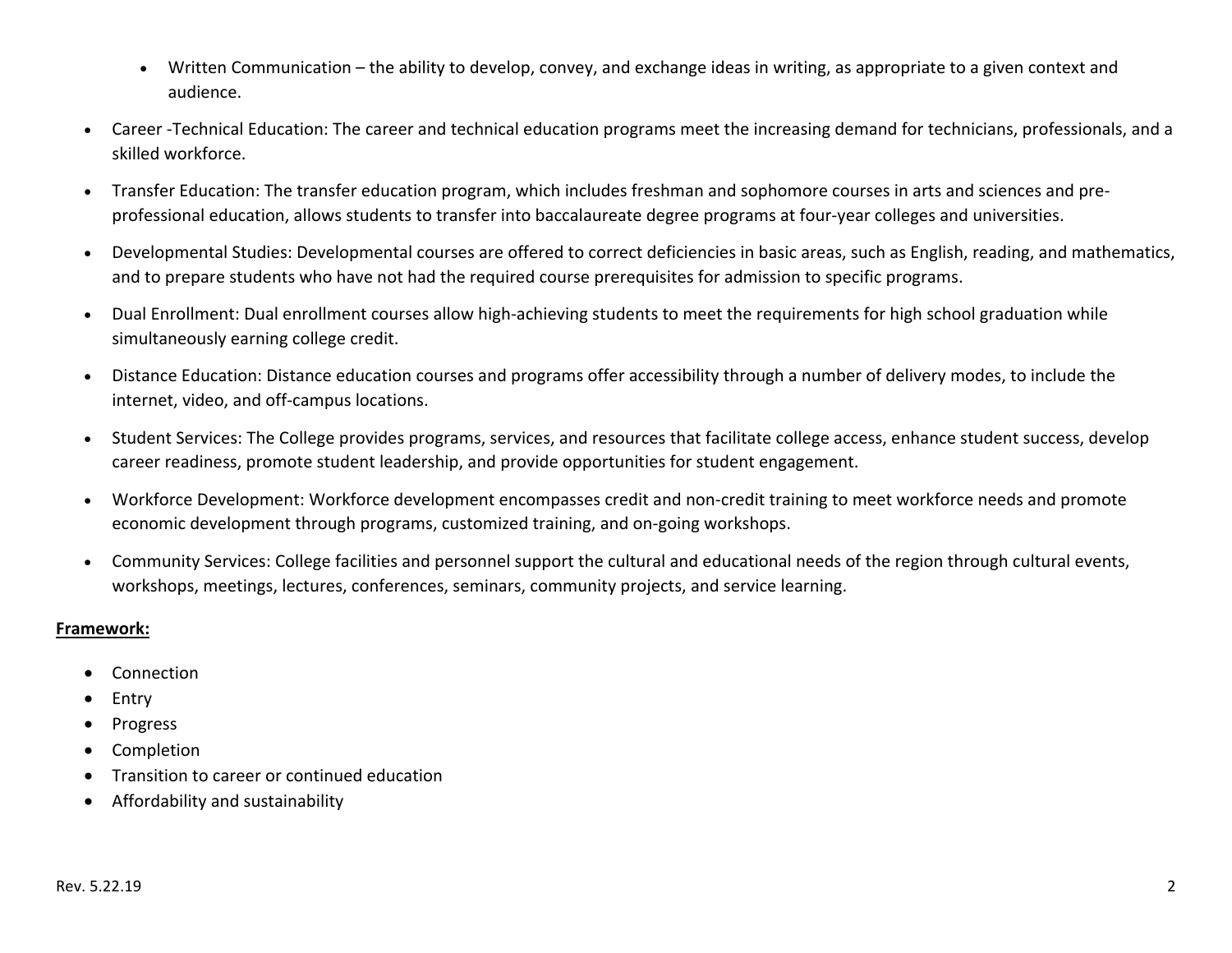Each goal within the strategic plan is related to at least one component of MECC's mission. For the purposes of categorizing and aligning the goals and strategies of the strategic plan with MECC's broader mission, the mission statement has been broken into these broad categories for alignment and reporting:

- Accessibility
- $\bullet$ Quality Education
- Workforce
- Community
- Globally Competitive Workforce

**Executive Summary** – Tripling the number of credentials that our students earn is the single goal of the Virginia Community College System's Complete 2021 strategic plan. In support of the singular system wide goal of tripling the number of credentials our students earn, Mountain Empire Community College (MECC) recognizes the need to increase our student performance outcomes related to student connection, entry, progression and completion. In order to triple the number of credentials our students earn, we will not only need to recruit more students from diverse subgroups, we will also need to better retain those currently enrolled, ensuring that they complete the goals they set out to accomplish, and that those goals include completion of credentials leading to transfer or employment. Of course, the college and community concurrently have a strong desire to retain greater numbers of graduates and credential completers within the service region of Southwestern Virginia. This will require the college to be nimble in adapting academic and workforce programming to meet current and future employer needs. It will also require the college to take an active leadership role in recruiting, retaining and growing strong regional economic development prospects.

MECC engages in ongoing, integrated, and institution‐wide research‐based planning and evaluation processes that incorporate a systematic review of institutional mission, goals, and outcomes; result in continuing improvement in institutional quality; and demonstrate the College is effectively accomplishing its mission. Strategic planning outlines the actions taken by the College to implement its mission. Institutional effectiveness planning identifies the methods and processes that help determine how well the College is fulfilling its mission. Strategic planning is means/process oriented. It focuses on the actions that improve processes, programs, and services. Institutional effectiveness (IE) planning is outcomes oriented. When learning outcomes are involved, IE planning focuses on determining the extent to which students are acquiring the knowledge, skills, and abilities expected of them by their academic programs. When the outcomes do not focus on learning, IE planning focuses on measuring the extent to which administrative and student support units are meeting specified targets and operating effectively in a manner that helps the college accomplish its mission.

Rev. 5.22.19 3 Every three to five years, the President's office, with the assistance of the Planning & Implementation Committee, organizes a comprehensive process for the review and development of the strategic directions document for the college. This process begins with a review of system wide VCCS goals, the College's mission, vision, and value statements, and concludes with this revised strategic planning document, intended to guide the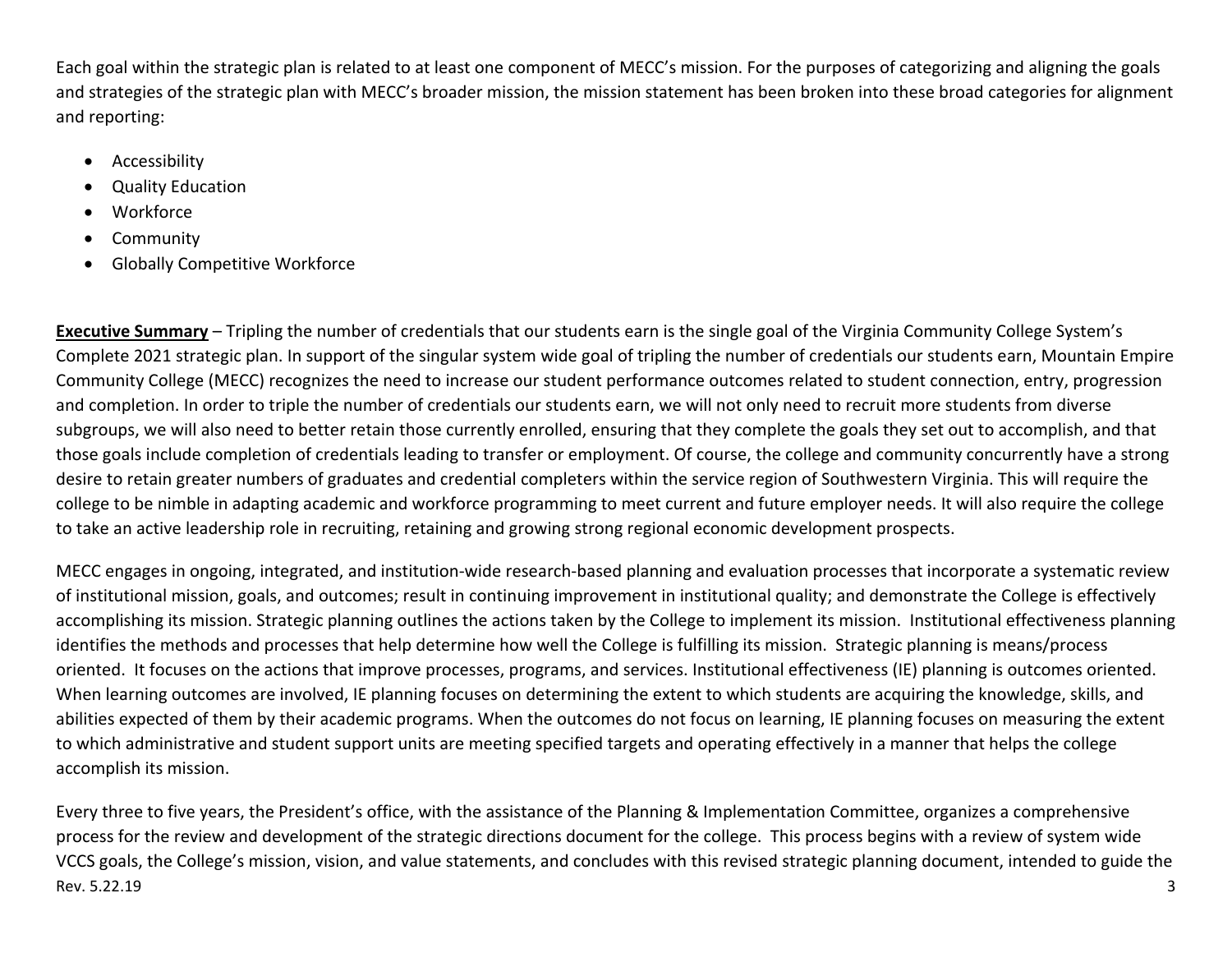College's future directions. The VCCS mission drives both the establishment of VCCS strategic initiatives as well as the MECC mission and strategic goals. The Chancellor's objectives for each biennium toward achieving the goal(s) of the VCCS fall into the broad categories incorporated below. Using multiple sources, the President establishes annual goals that are disseminated to the Vice Presidents who disseminate goals to the departmental leaders or unit heads. The process involves all members of the College community (faculty, staff, students, and administrators), soliciting input from the community, utilizing institutional effectiveness data, and designing a plan which responds to changing community needs.

#### I.**Connection**: *Interest to application*

Goal: By 2021, 5516 students will annually complete a MECC admissions application or non‐credit registration application. (*Accessibility)* 

- Baseline 16/17 523 SU16, 1509 FA16, 726 SP17 = 2758 (QUINN Dashboard only admissions applications in baseline year)
- 17/18 474 SU17, 1423 FA17, 908 SP18 = 2298 (including admissions applications and non‐credit registrations)
- $\bullet$  18/19 665 SU18, 1955 FA18, 1090 SP19 = 3710
- $\bullet$  19/20 856 SU19, 2487 FA19, 1270 SP20 = 4613
- 20/21 GOAL = 1046 SU20, 3018 FA20, 1452 SP21 = 5516

### **Division/Unit: Academic & Student Services:**

### **Connection Goal 1: Increase MECC annual admissions applications to 4613 by 2021.** *(Accessibility)*

- Develop program specific marketing materials that focus on career opportunities and highlight student/graduate success. Admissions and Records/Community Relations
- Continue to aggressively target graduating high school seniors for enrollment at MECC after graduation. We will continue to visit schools monthly for the following: senior class visits; lunch visits; ceremony participation; Virginia College Application Week; FAFSA initial preparation visits; FAFSA workshops; and on‐site advisement. – Admissions and Records /Student Services
- Implement and integrate EAB Navigate through the admission process, promoting new student application as an easy-to-use system. Admissions and Records / Student Services
- Partner with home school associations, regional adult education offices and other community organizations to promote MECC as a viable higher education opportunity. – Admissions and Records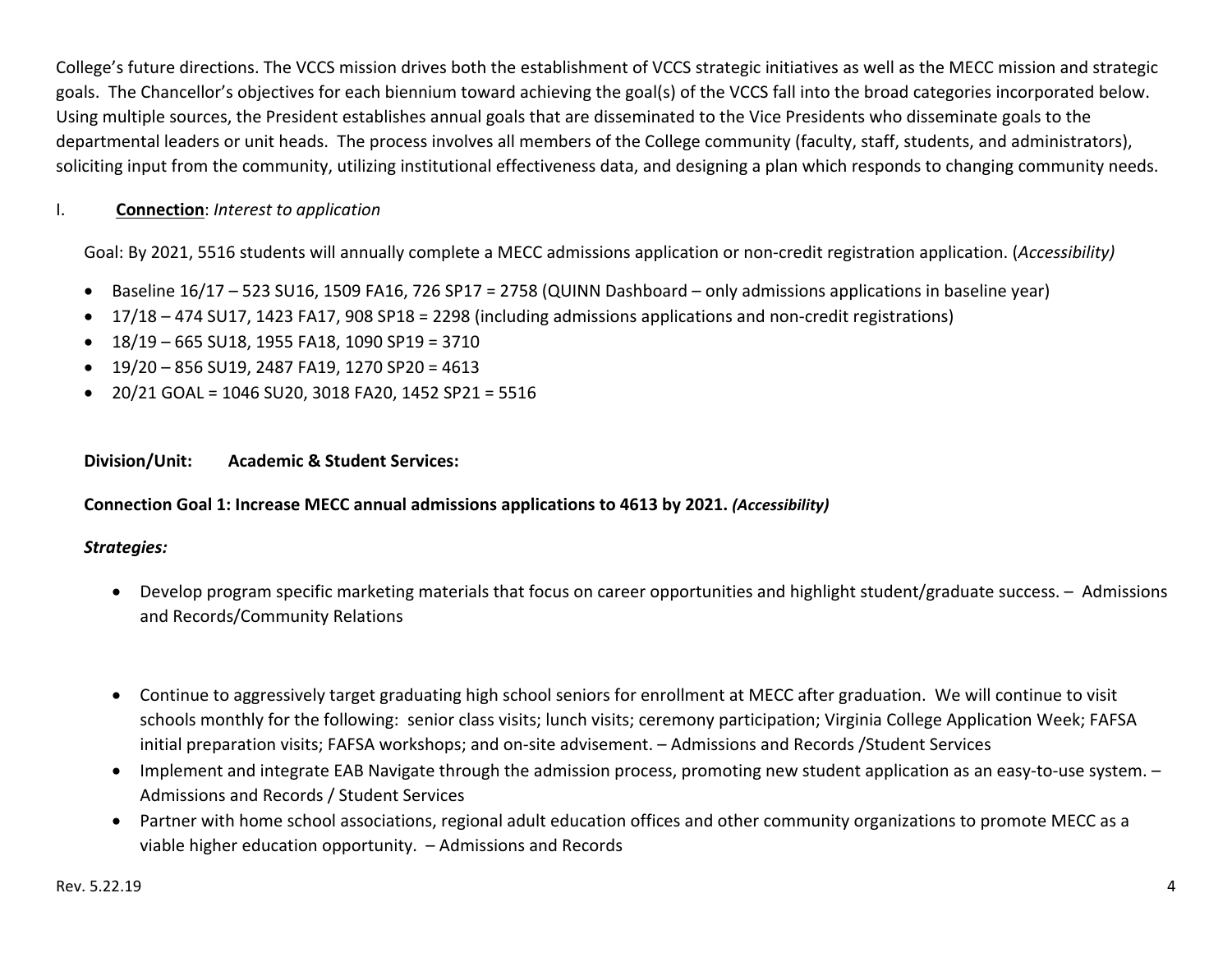- Develop marketing materials and mobile app designed to inform the general public on the processes and benefits of Financial Aid, College Admission, college "lingo" (unfamiliar terminology). – Admissions and Records / Community Relations /Academic Services
- Aggressively target non-traditional student populations for enrollment. All Academic Divisions/Community Relations

### **Connection Goal 2: Increase MECC admissions application enrollment yield from 44.8% in AY17 to 51.2% in AY21.** *(Accessibility)*

- Complete Welcome Center (one-stop) concept by relocating front-office functions for Enrollment Services and Financial Aid to an area contiguous to other Student Services functions. – Admissions and Records
- Create a student advising checklist, which will be mailed to the student upon acceptance. Academic Services
- 0 Disseminate a monthly query of students who have applied but not yet enrolled to each academic division for follow‐up by the students' assigned academic advisors. Students will receive a personal phone call and/or postcard from their advisor welcoming them to the college and offering assistance with the registration process. – Admissions and Records / Academic & Student Services Deans
- Make advising appointments with new students and spend at least 30 minutes with each. Academic & Student Services Deans
- $\bullet$ Utilize enrollment services query to follow up with students who have applied but not enrolled in coursework. – Industrial Technologies
- Utilize customized queries to track students who have applied to MECC but have not yet enrolled and create personalized and targeted marketing materials for those individuals. – Admissions and Records/ Community Relations / All Academic Divisions
- Remove potential student barriers to enrollment by increasing awareness of options for placement. Admissions and Records/Student **Services**
- Establish a more aggressive scholarship awarding schedule in an effort to provide prospective students a generous financial aid award offer, as well as a realistic estimate of costs to attend MECC vs. other colleges. – Admissions and Records/Community Relations
- $\bullet$ Implement summer orientation program. – Academic Services/Student Services
- . Begin using a career interest inventory (such as RIASEC) to match students to programs, categorized using the inventory, at MECC. – Academic Services
- Expand Dual Enrollment Orientation programs on high school campuses with participation by representatives of all areas of the college to increase awareness of program offerings and financial aid opportunities. –
- Create "decision day" recognition activities for high school seniors and transitioning students who enroll in courses Admissions and Records
- Utilize audio/visual technology to enhance marketing Computing and Information Technology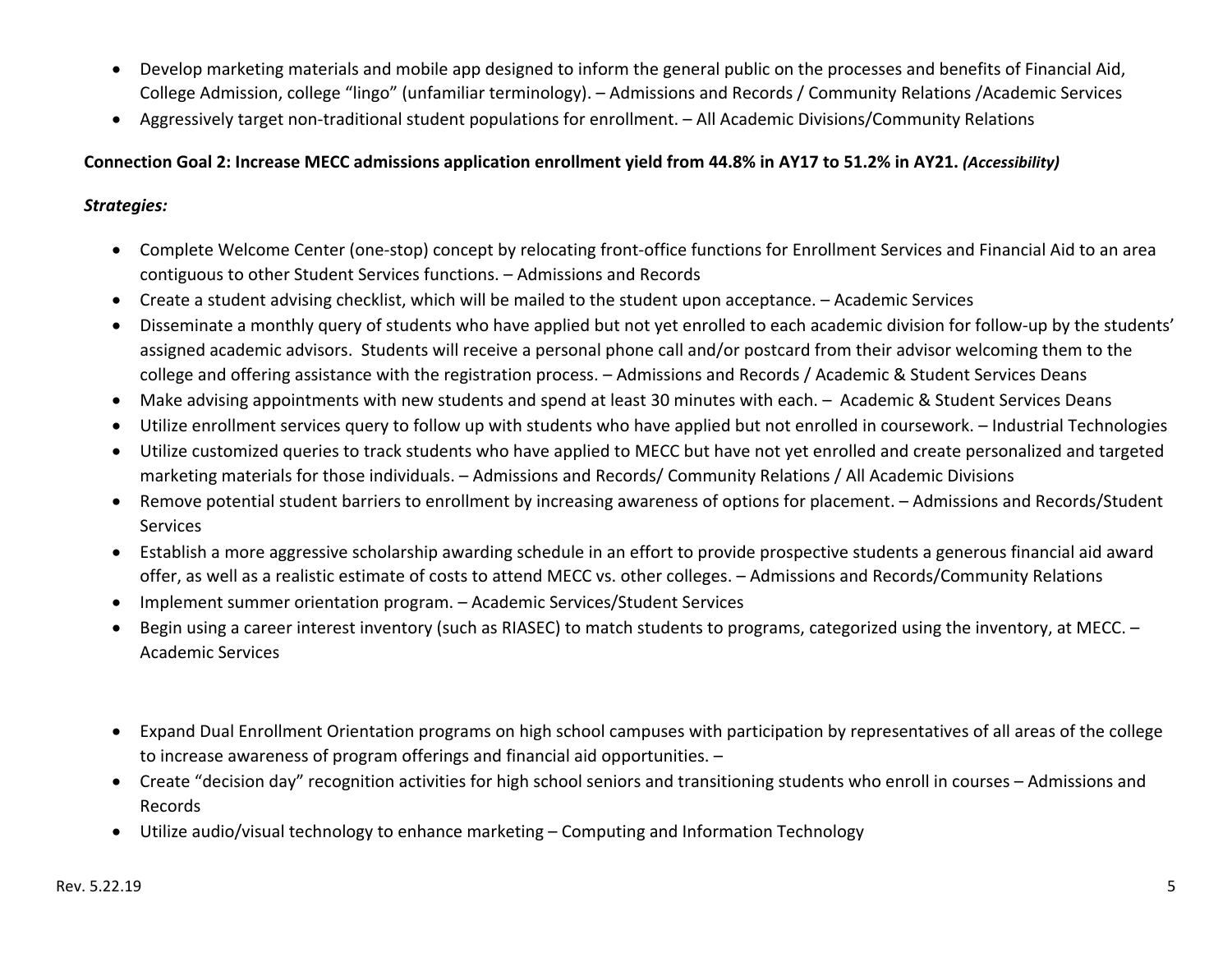### **Connection Goal 3: Increase community traffic on campus, particularly on Fridays.** *(Community)*

### *Strategies:*

- Fridays for Open House for targeted groups:
	- o "Senior Day"...55+ ‐ All Academic Divisions
	- o Coordinate with public school systems to provide an Open House for teachers on one of their work days Arts and **Sciences**
	- o Multiple times: Have a morning for individuals who work evening shift; a morning session for individuals who work midnight shift; and an evening session for individuals who work day shift – All Academic Divisions
	- o Target large sector employees on different occasions: i.e., health care employees and employers, teachers, insurance agents, realtors, bank/financial services, law enforcement, service oriented personnel (fast food, Walmart, grocery stores, etc.), church workers, professionals (doctors, lawyers, engineers), elected officials of towns, city and counties. – Health Sciences and All Academic Divisions
- Continue the summer Advanced Technology institute to educate teachers and counselors about our programs. Industrial **Technologies**
- Spring fling high school tours with interactive lab activities. Industrial Technologies
- Offer to host trade association meetings on our campus Industrial Technologies

# **Connection Goal 4: Deliver community educational and cultural programs that promote regional heritage, quality leadership, and academic excellence.** *(Community)*

# *Strategies:*

- Home Craft Days Academic and Student Services
- Mountain Music school Director of Library Services
- Governor's school Dual Enrollment/Governor's School
- Quick Start activities Admissions and Records/ Student Services
- Presidential Leadership series President's Office

# **Connection Goal 5: Commitment to providing quality services to active military and veteran students.** *(Accessibility)*

- Implement the Credit2Careers veteran's portal and promote to veteran students. Admissions and Records
- Review and revise the Prior Learning Assessment (PLA) policies to ensure that students receive credit for applicable PLA experiences. Admissions and Records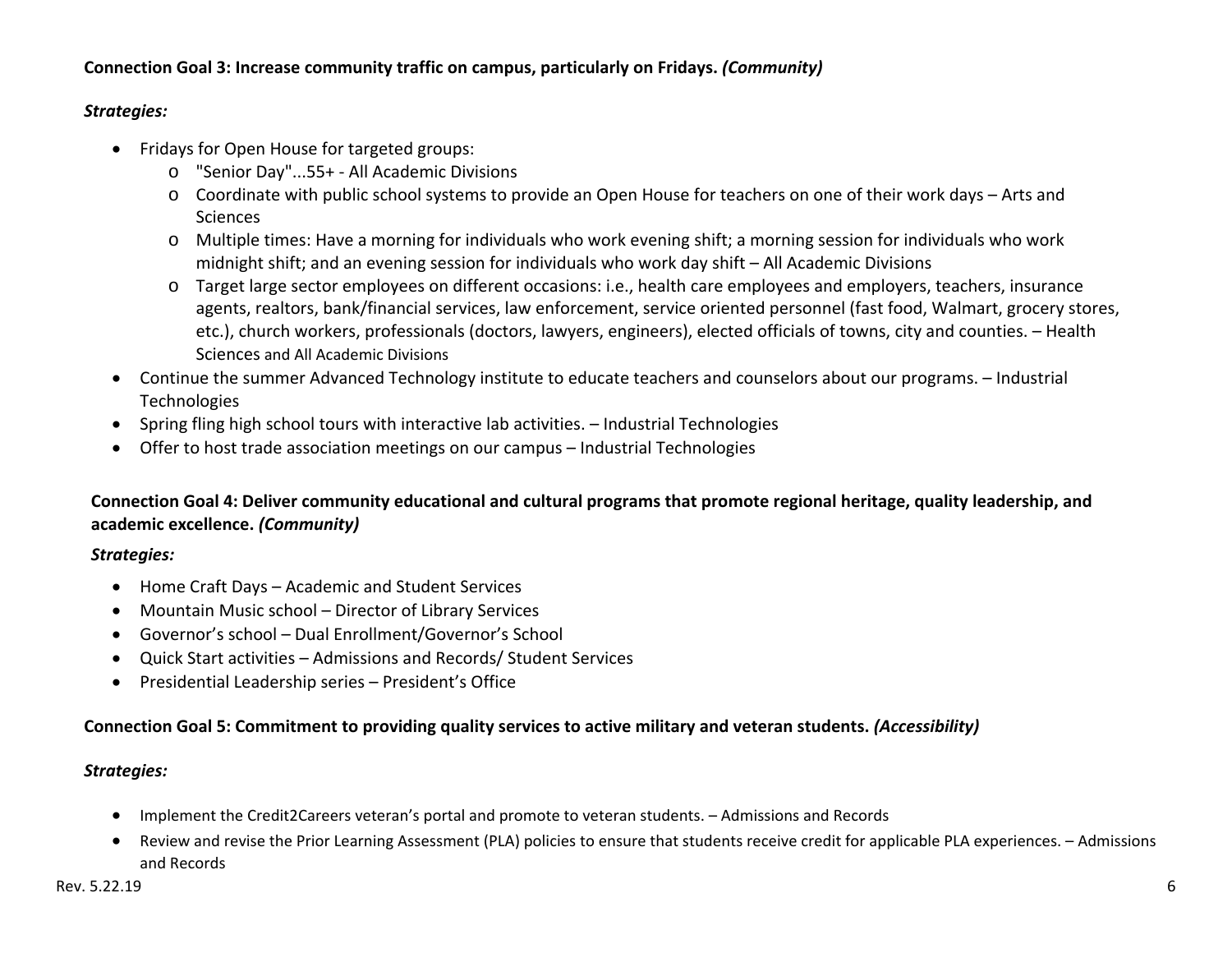Offer a Veterans' Open House at the beginning of each semester to provide information and advising opportunities for military and veteran students. ‐ Admissions and Records

**Connection Goal 6: MECC's Small Business Development Center (SBDC) will assist with the capital formation of \$2,350,000 for clients of the SBDC.** *(Community)* 

### *Strategies:*

- Serve 120 clients in the Small Business Development Center per year.
- Assist clients of the SBDC with the creation of 15 new businesses, and the creation of 59 jobs.
- Assist with the retention of 71 jobs for clients of the SBDC.
- II.**Entry**: *Enrollment*

Goal: By AY22, 1964 new applicants will enroll annually *(Accessibility)* 

- Baseline 16/17 219 SU16, 804 FA16, 286 SP17 = 1309
- 17/18 199 SU17, 711 FA 17, 112 SP18 = 1022
- $\bullet$  18/19 242 SU18, 876 FA18, 218 SP19 = 1336
- $\bullet$  19/20 286 SU19, 1041 FA19, 323 SP20 = 1650
- 20/21 GOAL 329 SU20, 1206 FA20, 429 SP21 = 1964

### **Division/Unit: Academic & Student Services:**

**Entry Goal 1: Increase percentage of FTIC credit student who earned 12 college credits with GPA of 2.0 or higher in their first year at MECC from 65.6% to 74.4% by 2021.** *(Quality Education)*

- Increase opportunities for students to take multiple short-session classes within semester. (Students should be able to take up to 5 classes and only take three at a time – i.e. 2 first 8-weeks, 2 second 8-weeks, and 1 full-term). - All Academic Divisions
- Ensure that all program-placed students are enrolled in at least one required class in their program of study during their first semester in order to engage with program faculty and peers. ‐ Faculty Advisors in All Academic Divisions, Academic and Student Services
- Continue to offer supplemental instruction, tutoring and academic support services that are designed to help students improve study habits, time management, etc. - Student Services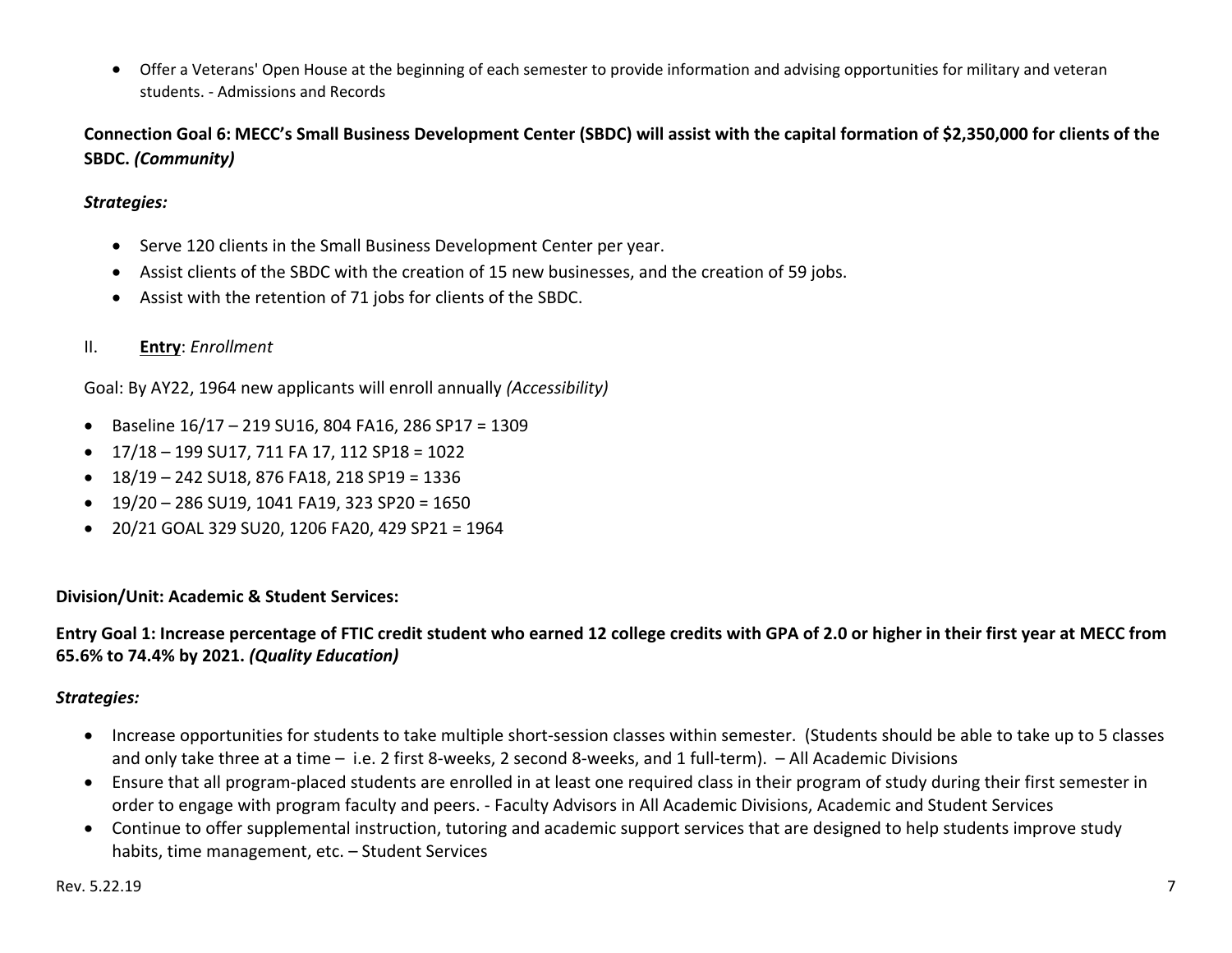- Create and distribute a "prepare to start" packet. Admissions and Records/Community Relations
- Create an advising manual. Academic Services/All Academic Divisions
- Investigate and implement best strategies to address late student enrollment. Academic and Student Services
- Expand the availability of desk reference copies of textbooks in the Wampler Library for the courses offered each semester to assist students who are unable to obtain their books at the beginning of the semester. ‐ All Academic Divisions
- Create a 12-week core group of courses to offer late starting cohort. All Academic Divisions
- Incorporate targeted strategies to assist faculty in getting to know their students, better understanding student challenges, and helping students stay committed to progressing in their courses and programs. All Academic Divisions

## **Entry Goal 2: Increase the percentage of students who return for additional education after completing a workforce credential from 46.8% to 57.2% by 2021.** *(Workforce)*

## *Strategies:*

- Develop strategies to communicate opportunities regarding industry recognized credentials within transfer programs. Arts and Sciences Division
- Remove barriers to enrollment by increasing student awareness of options for placement. Admissions and Records/Student Services
- $\bullet$  Develop marketing/recruitment plan to entice students completing industry certification training and/or career studies certificates to continue their education/training. Community Relations/All Academic Divisions
- Seek additional tuition funding sources and grant opportunities to assist students with the costs of continued education, particularly those who are ineligible for federal aid. – Foundation Director
- Embed Work Ethic certification curriculum in at least 50% of our Applied Science Degree programs. All Applied Science programs
- Improve advising services to students seeking industry credentials through the services of a Workforce Coach. Academic and Student Services
- Implement an EMT‐Basic dual enrollment program at Lee County Career & Technical Center Fall 2018. Health Sciences
- Continue to seek program accreditation where possible and align program outcomes to industry certificates. Industrial Technologies
- Embed Industry credentials in credit programs were possible and offer articulated credit. Industrial Technologies

# **Entry Goal 3: Increase MECC enrollment in Fast Forward Workforce Credentials Grant from 11 in FY 2017 to 110 in FY 2021. (note: goal met in 2019 ‐ 112 enrollments‐ MECC will set a new target as a result of the planning and evaluation process).** *(Workforce)*

# *Strategies:*

● Continue to expand WCG program offerings by determining industry needs within the region for specific industry credentials. - Health **Sciences**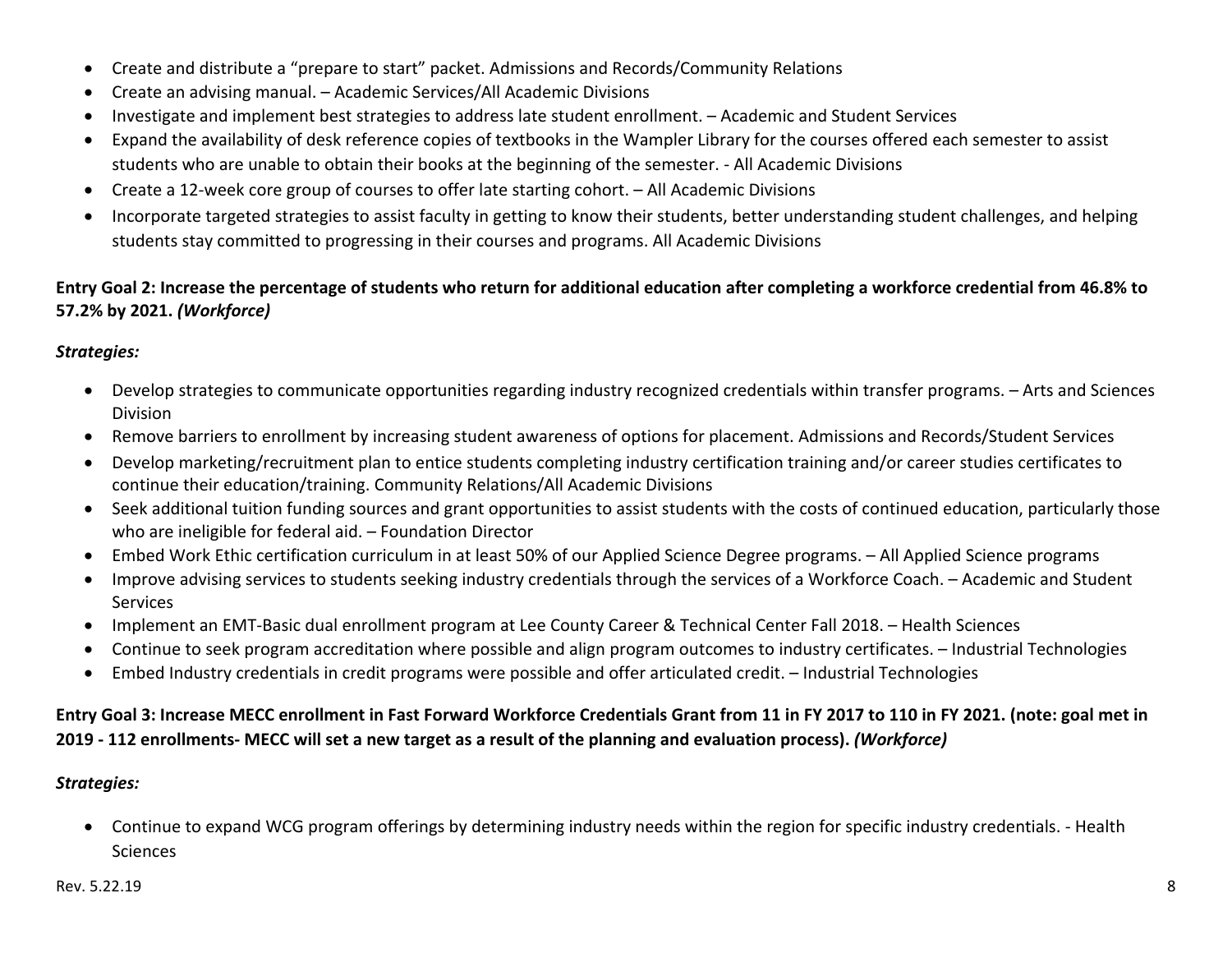- $\bullet$ Increase awareness of WCG funding opportunities for students enrolled in WCG programs through advising ‐ Health Sciences
- 0 Develop an informational brochure on Fast Forward opportunities/options for print and the web site – Deans, Community Relations
- . Provide a professional development session on Fast Forward opportunities/options to advisors in the technology divisions ‐ Deans
- $\bullet$  Develop a query/technology method to identify currently enrolled student who could benefit from Fast Forward funding – Institutional Effectiveness
- $\bullet$ Develop marketing campaign highlighting WCG success stories. – All Academic Divisions
- $\bullet$ Utilize Workforce Career Coach to inform potential students of opportunities and benefits of WCG programs. – All Academic Divisions
- Connect with regional employers (over 10,000 in a fifty-mile radius of MECC) to determine short- and long-term workforce training needs.) All Divisions with applied and workforce programs – All Academic Divisions
- Constantly connect with employers through advisory meetings and visits promoting workforce programs when the opportunity presents through employer visits by faculty, promoting credit articulation for workforce credentials – Industrial Technologies

#### III.**Progress**: *Retention(full‐time)*

Goal #1: By 2021, the fall to spring retention rate for first‐time, full‐time curricular students will be 90%. *(Quality Education)* Goal #2: By 2021, the fall to fall retention rate for first‐time, full‐time curricular students will be 70%. *(Quality Education)*

- Baseline 15/16 F2S: 82.6% F2F: 52.7% (performance funding dashboard combined FT&PT– web spreadsheet)
- $\bullet$  16/17 F2S: 84.1% F2F: 56.2%
- 17/18 F2S: 85.6% F2F: 59.7%
- 18/19 F2S: 87.1% F2F: 63.2%
- $\bullet$  19/20 F2S: 88.6% F2F: 66.7%
- 20/21 GOAL F2S: 90% F2F: 70%

### **Division/Unit: Academic & Student Services**

**Progress Goal 1: Increase MECC Fall‐to‐Spring Retention of full‐time program placed credit students from 80.8% to 89% by 2021.** *(Quality Education)*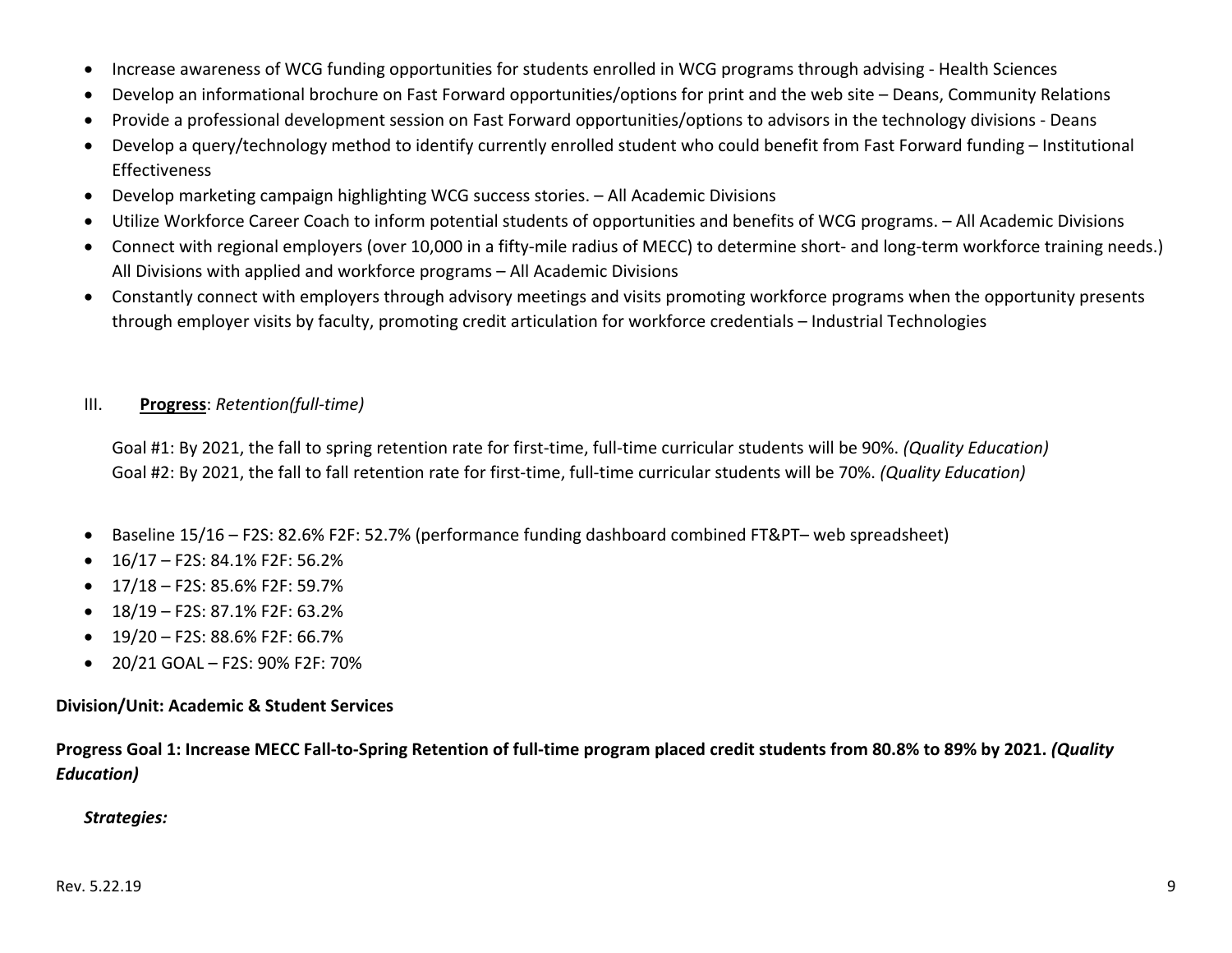- Revisit two/three-day SDV 100 design to require additional mid-semester interaction between all first semester students and their SDV 100 instructors. – Student Services
- Present students with college-specific terminology at orientation and during SDV. -Admissions and Records/Community Relations
- Advance and staff centralized office for student advising during peak enrollment periods Academic and Student Services
- Improve the dual *enrollment academy* by being responsive to the needs of the schools that participate. Dual Enrollment/Governor's **School**
- Continue to utilize SAILS (or a similar application) as an early alert system to identify at-risk students, prompting intervention as soon as a concern is identified. – All Academic Divisions
- Implement NUDGE (or similar application) system, or enhance current text messaging, to provide encouragement and important information to students in a timely manner. ‐ Community Relations
- $\bullet$ Develop program level Spring enrollment functions. (Fall Fest Enrollment parties, etc.) – All Academic Divisions
- Develop a culture that encourages the use of supplemental instruction, tutoring and academic support services emphasizing good study habits, time management, etc. ‐ All Academic Divisions
- Revisit mid-term grading options to better inform students of their progress in a timely manner. Academic and Student Services/Admissions and Records
- Work with regional partners to eliminate attendance barriers like affordable childcare and transportation for non-traditional students. President's Office

# **Progress Goal 2: Increase MECC Fall‐to‐Fall Retention of full‐time program placed credit students from 66.7% to 76% by 2021.** *(Quality Education)*

- Develop Spring initiatives to promote a "completion agenda," highlighting the opportunities afforded by obtaining degree, etc. Academic and Student Services
- Enhance advising campaign to encourage early Fall enrollment to those currently enrolled, utilizing website, social media, text messaging, television, etc., and follow‐up with those who register throughout the summer to encourage their attendance in the fall. (Make sure they know we care…) Community Relations/Admissions and Records
- Identify process that will allow advisors to document interactions with advisees to ensure consistency in advising. Academic and Student **Services**
- Advance and staff centralized office for student outreach and success (SOS) to assist students with barriers or problems impeding their progress. – Student Services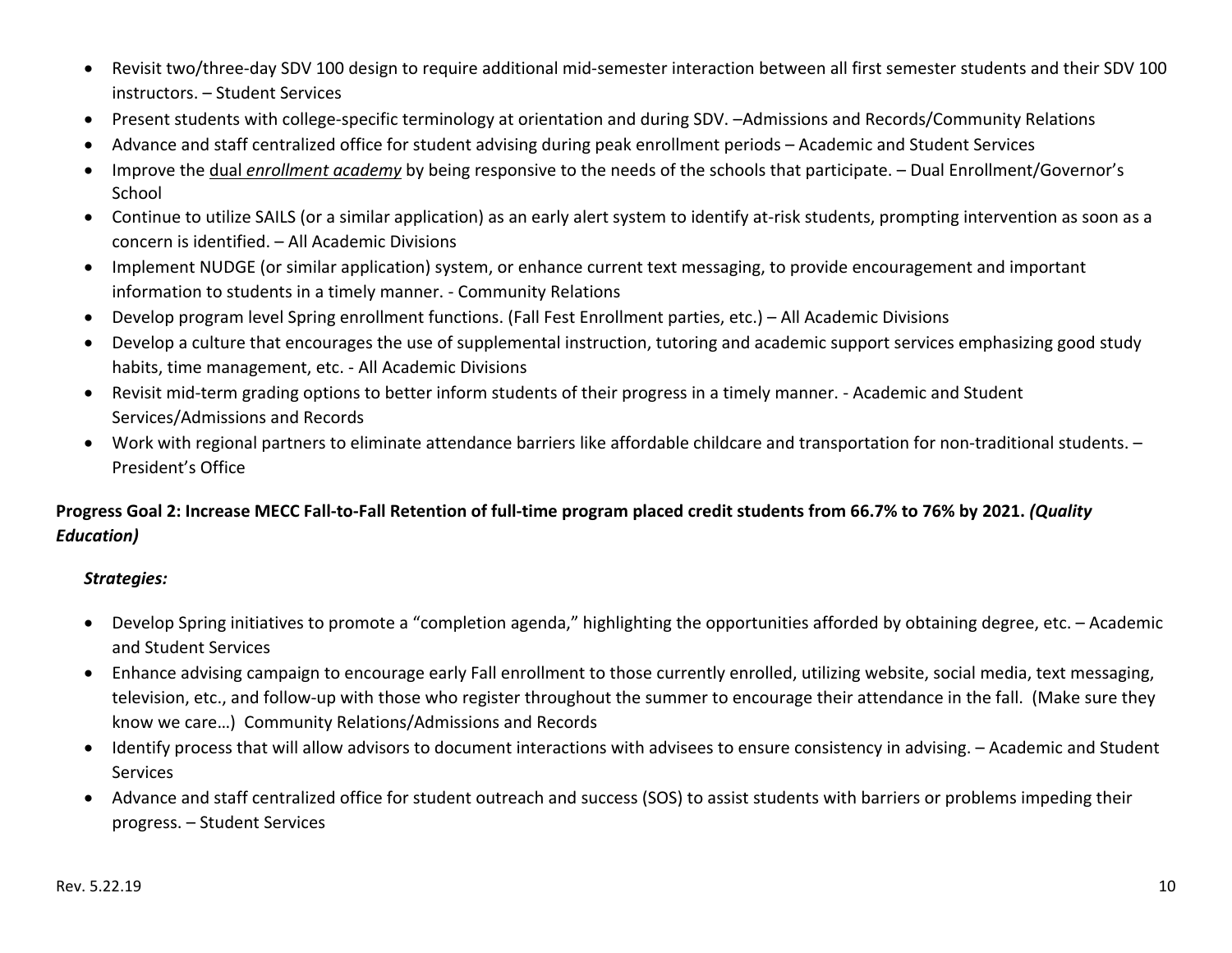- Continue to utilize SAILS (or a similar application) as an early alert system to identify at-risk students, prompting intervention as soon as a concern is identified. – All Academic Divisions
- Implement NUDGE (or similar application) system, or enhance current text messaging, to provide encouragement and important information to students in a timely manner. Academic and Student Services/Admissions and Records/Community Relations
- Continue to offer supplemental instruction, tutoring and academic support services that are designed to help students improve study habits, time management, etc. - All Academic Divisions

### **Progress Goal 3: Maintain a safe and secure educational environment for our students and the community.** *(Accessibility)*

### **Division/Unit: Financial and Administrative Services**

# *Strategies:*

- Focus on furthering the safety of the campus community by cultivating positive relationships with students, faculty/staff, and visitors.
- Assess threats and find avenues to enhance safety measures.
- Strengthen training for officers, faculty and students.
- Enhance major incidence preparedness by increasing the number of training events.
- Ensure secure computing for students and employees by segregating computer labs from institution network, improving wireless network security and deploying enhanced mobile device management.

# **Progress Goal 4: Maintain a talented diverse employee pool to meet the goals set out by the college and VCCS.** *(Quality Education)*

### **Division/Unit: President's Office**

### *Strategies:*

- Implement diversity and Inclusion Committee that will meet at least quarterly.
- $\bullet$ Review and update the processes for recruiting, hiring and training new employees.
- $\bullet$ Develop monthly training for current managers and supervisors on campus.
- $\bullet$ Increase the amount of communication to employees about benefits, compensation and diversity.

# **Progress Goal 5: Promote student learning by providing quality programing and instruction.** *(Quality Education)*

### *Strategies:*

● Provide up-to-date technology for teaching and learning – Academic Services

### Rev. 5.22.19 11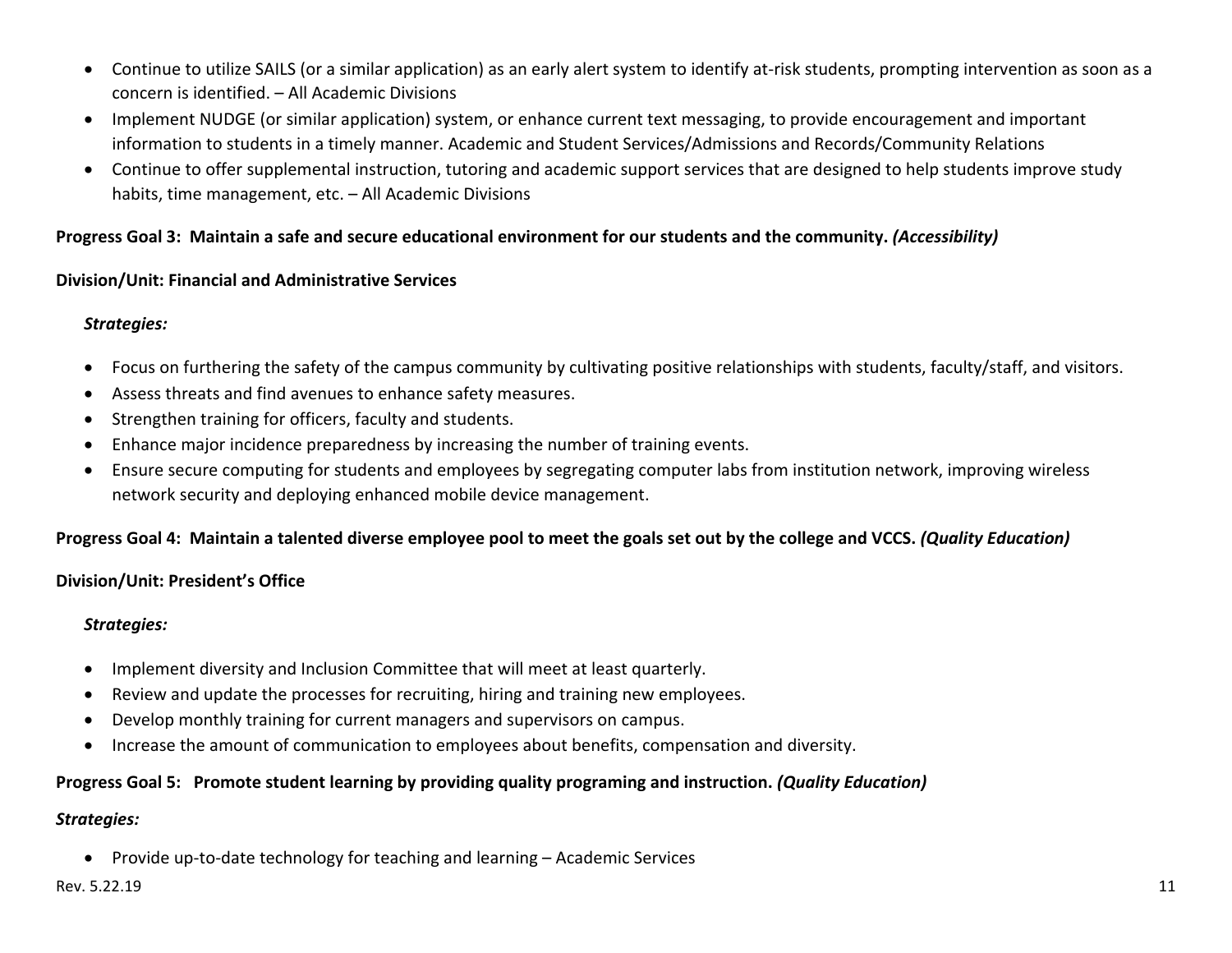- Strengthen general education competencies across the curricula Academic Services/ All Divisions
- 0 Provide enriched opportunities for professional development to all faculty and staff – Human Resources/Academic Services
- $\bullet$ Utilize faculty and staff mentoring – Academic Services
- Ensure comprehensive academic and student support services and resources are available to all students Academic and Student Services

### **Progress Goal 6: Provide affordable course materials for MECC students, in as many options as possible.** *(Quality Education)*

### *Strategies:*

- Offer more used textbooks by increasing used textbook sales, as a % of total net sales, by 3%. (From the current 14% to the National Average for Stores of Same Sales\*, which is 17%). \*Determined by National Association of College Stores (NACS) Financial Survey. ‐ Bookstore
- Continue current Buyback of 5.9% of net sales which is above the National Average of 3.4% for Same Store Sales\*. This provides students with more available used textbooks and provides them cash back for the sellback of their purchased textbooks. ‐ Bookstore
- Increase Rentals as a % of total net sales from the current 1% to the National Average for Stores of Same Sales\* of 3%. Bookstore
- $\bullet$  Ensure use and quality of OER materials, where applicable, by educating faculty and students regarding OER materials and licensing. ‐ Bookstore
- Create standing Committee for OER materials, including representatives from students, faculty, MECC Bookstore, and Wampler Library. -Bookstore
- Continue to use Dynamic Pricing to ensure textbooks are priced at fair market values for sales and buyback. Bookstore

# **Progress Goal 7: Improve student achievement in all general education competency areas, with an emphasis on Quantitative literacy. (Quality Education)**

- Embed Quantitative Literacy‐related assignments into all courses by Spring 2022. Academic Services/QEP Team
- 0 Provide professional development opportunities for both faculty and staff related to Quantitative Literacy. – QEP Team
- Train faculty how to embed and assess Quantitative Literacy assignments. QEP Team
- Revise Schoch‐Tucker Assessment of General Education (STAGE). Academic Services/QEP Team
- Create and market campus-wide campaigns related to the use of Quantitative Literacy to problem solve and make everyday decisions. –QEP Team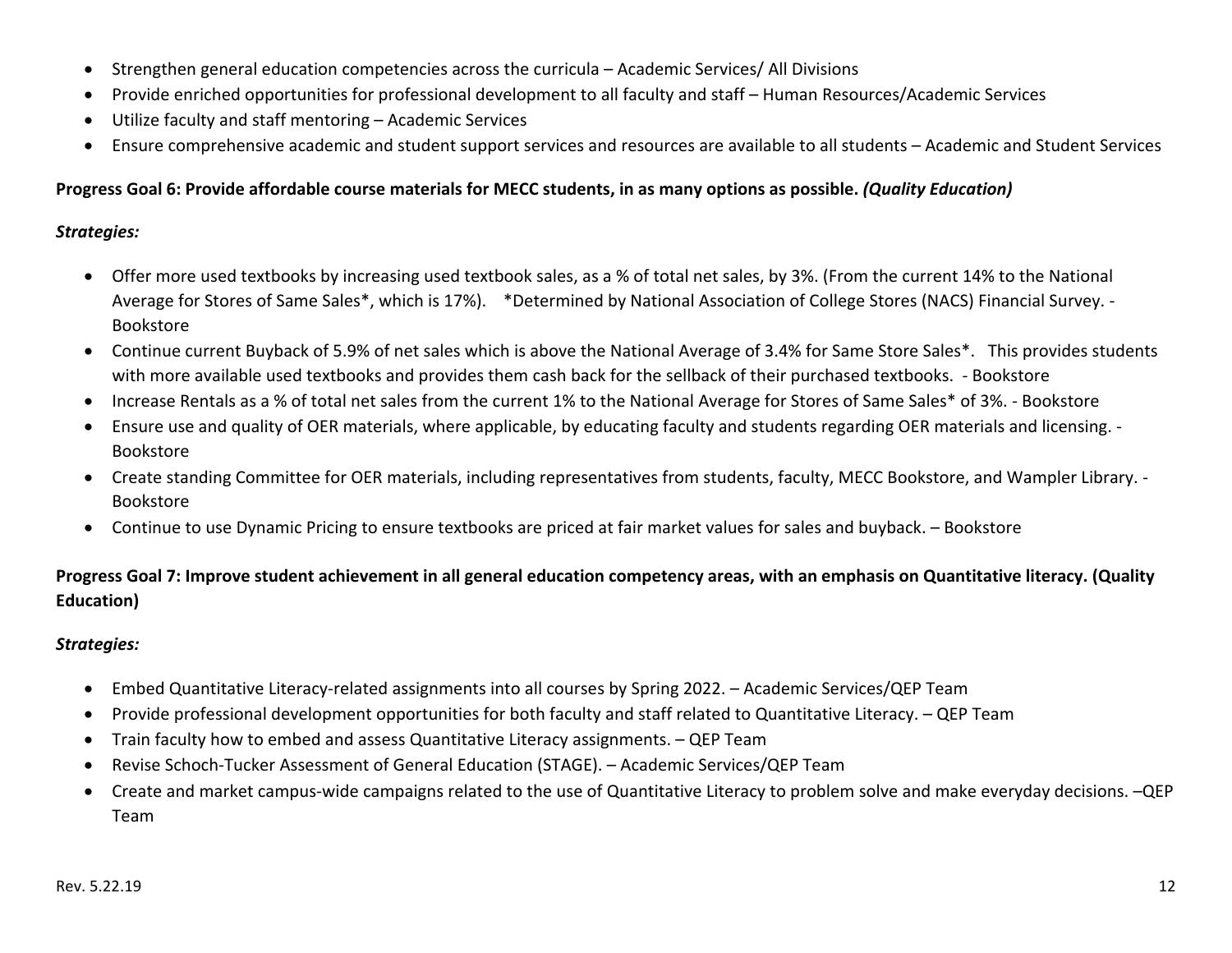#### IV.**Completion**: *Credentials*

Goal: By 2021, students will annually complete 2700 credentials (associate's degree, certificate, career studies certificate, and industry recognized certification/licensure).  *(Globally Competitive Workforce)*

Goal: By 2021, the workforce credential programs completion rate will be 90%. *(Globally Competitive Workforce)*

- $\bullet$  Baseline 15/16 756 + 920 = 1676
- $\bullet$  16/17 -- 683 + 1497 = 2180
- $\bullet$  17/18 685 + 1550 = 2235
- $\bullet$  18/19 690 + 1600 = 2290
- $\bullet$  19/20 695 + 1775 = 2470
- $\bullet$  20/21 700 + 2000 = 2700

### **Division/Unit: Academic & Student Services**

**Completion Goal 1: Increase MECC annual graduates in AAS degrees, Certificates and Career Studies Certificates from 556 to 600 and industry credentials from 1414 in FY17 to 2000 by 2019.** *(Globally Competitive Workforce)*

### *Strategies:*

- Remove barriers to completion of the general education certificate in dual enrollment by offering student development and humanities course options through dual enrollment opportunities. – Academic and Student Services
- Utilize MECC's SAS (SCAT) application to track students' progress toward completion, identifying those who are within 12 credits of graduation to encourage their completion, and identifying those who have met all obligations but have not applied for graduation. Deans/Institutional Effectiveness
- Develop marketing campaign for a "completion agenda" and the impact of a degree on future wages/career success. Community Relations
- 0 Develop professional development strategies to encourage quality teaching and instructional design. Deans
- Continue to expand opportunities for students to earn industry credentials by embedding additional credentials within all career/technical programs of study. Deans (Health Sciences)
- Seek additional grant opportunities to assist students with the cost of assessments for industry credentials. Academic and Student Services/Community Relations/Foundation Director

### **Completion Goal 2: Establish a database (Mountain Empire Career Connection) to track wage rates from employers within the MECC service region.** *(Globally Competitive Workforce)*

### Rev. 5.22.19 13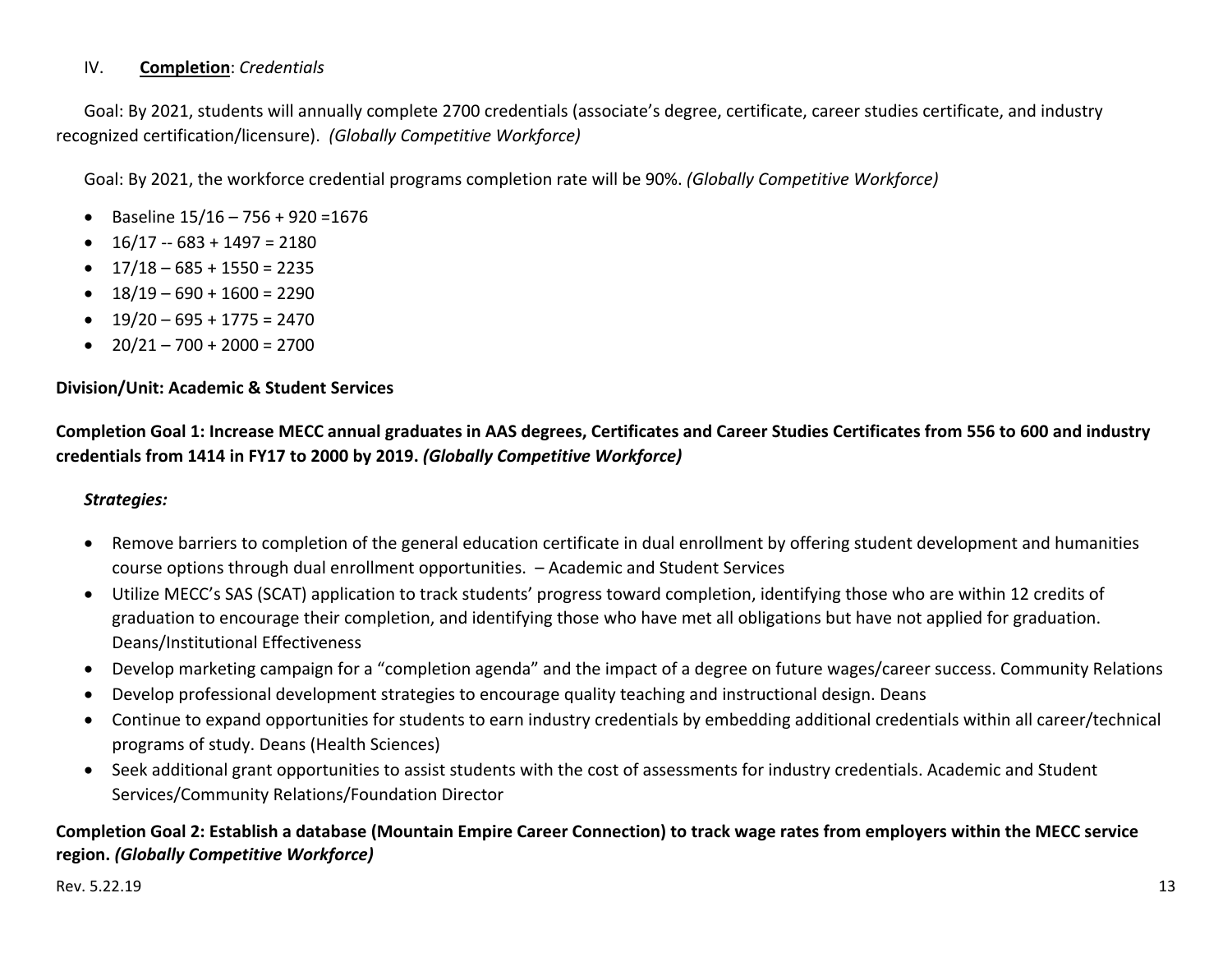### *Strategies:*

- Complete a comprehensive survey of regional employers to determine new employee wage rates across all employee sectors.
- Implement and enhance Mountain Empire Career Connection web-based application to acquire this information from employers and encourage students/graduates to submit wage information upon employment.

### **Completion Goal 3: Provide the necessary supports to ensure quality in all program offerings.** *(Quality Education)*

### *Strategies:*

- Utilizing EMSI data and strategies, complete an economic impact study focusing on operations, student, and alumni spending impact. ‐ President's Office
- Perform an investment analysis focusing on the return on investment (both fiscal and social) to students, taxpayers and the region. -President's Office
- Provide resources and data to support program development, refinement, and enrollment, as well as philanthropic engagement and private business support. –Foundation/Institutional Effectiveness
- Complete program gap analysis for all academic and workforce programs, determine high-demand, high-supply programs relative to the college's service area and seek opportunities to start or scale relevant programs. – President's Office
- Seek Commission on Accreditation for Health Informatics and Information Management (CAHIIM) accreditation for health information management programing. – Health Sciences
- Implement National Alliance for Concurrent Enrollment Partnership (NACEP) accreditation standards. Academic and Student Services
- Obtain successful reaccreditation from the Southern Association of Colleges and Schools Commission on Colleges (SACSCOC). President's **Office**
- V.**Transition**: *Transfer to the 4‐year Institution, Employment and/or entrepreneurial endeavors*

Goal #1: By 2021, 30% of students who transfer to a 4‐year university will do so with an associate's degree. *(Quality Education)*

- $\bullet$  Baseline 15/16 19.2% of 15/16 cohort transferred with a credential
- $\bullet$  16/17 21.4% of 16/17 cohort will transfer with a credential
- $\bullet$  17/18 23.6% of 17/18 cohort will transfer with a credential
- $\bullet$  18/19 25.8% of 18/19 cohort will transfer with a credential
- 19/20 28% of 19/20 cohort will transfer with a credential
- 20/21 GOAL 30% of 20/21 cohort will transfer with a credential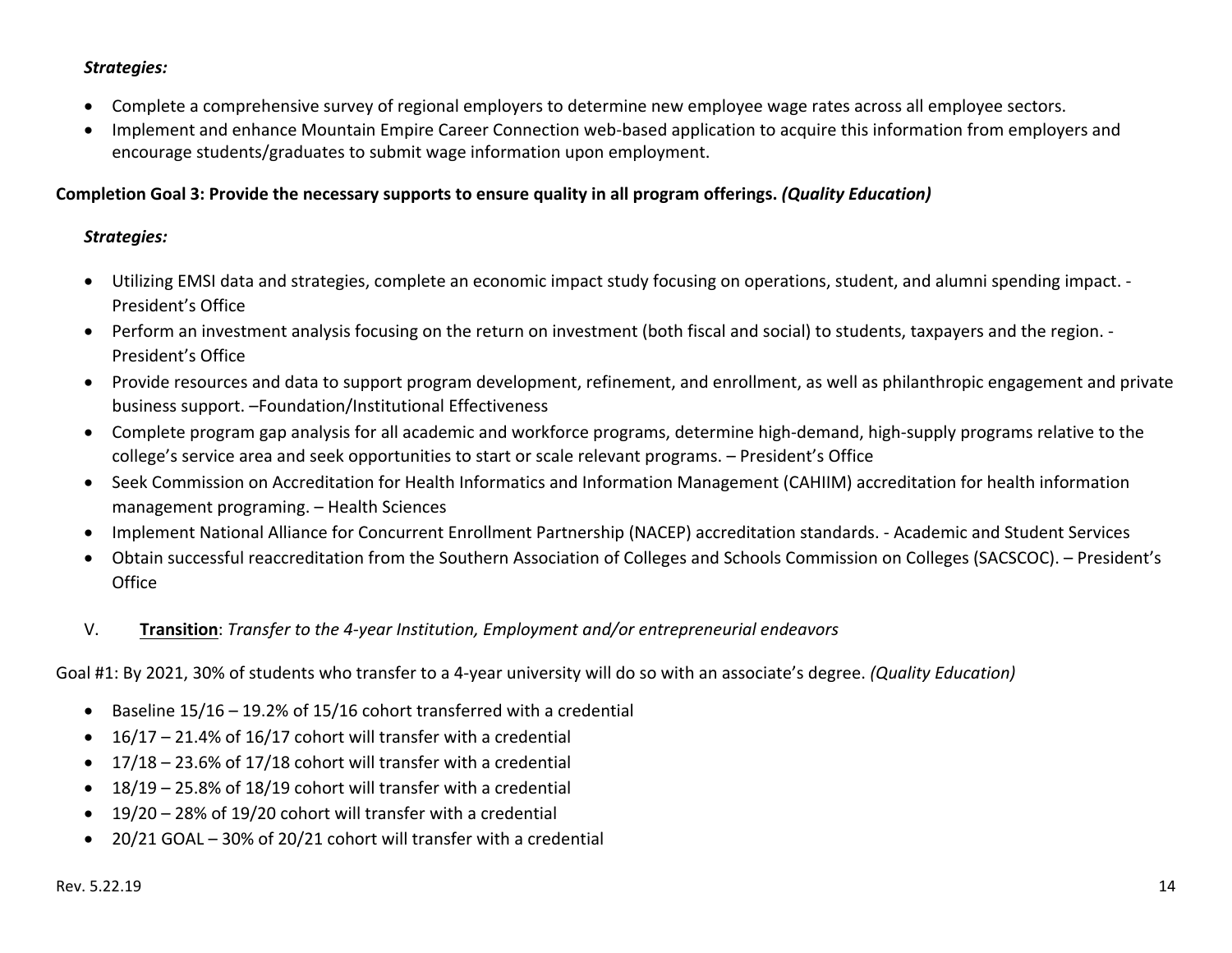Goal #2: By 2021, 80% of students who complete a workforce credential will secure employment within 6 months. *(Quality Education)* 

### **Transition Goal 1: Add hands‐on experiences in the form of internships or apprenticeships for all AAS programs. (***Quality Education)*

### *Strategies:*

● Meet with local industry leaders to discuss and schedule student internships. - Industrial Technologies Dean

### **Transition Goal 2: Create renewed or new articulation agreements with all regional university partners. (***Quality Education)*

Communicate the new articulation opportunities through marketing efforts. – Dean of Arts and Sciences/ Academic and Student Services

#### VI.**Affordability and Sustainability**:

Goal #1: MECC will increase scholarship awards to students and giving to MECC Foundation by 2% annually. *(Accessibility)*

- Baseline (16/17) scholarships awarded: \$188,969, gifts \$935,654
- 17/18 scholarships awarded: \$192,748, gifts \$954,367
- 18/19 scholarships awarded: \$196,603, gifts \$973,454
- 19/20 scholarships awarded: \$200,535, gifts \$992,923
- 20/21 GOAL scholarships awarded: \$204,546, gifts \$1,012,782

Goal #2: MECC will gain efficiencies equivalent to two FTE through utilization of shared services (SS) by 2021. (direct reflection of the overall budget) *(Accessibility)*

- Baseline (16/17) breakeven (\$107,000 SS expense, \$107,000 TDIP revenue used to offset expense)
- 17/18 expense of SS: \$115,560, cost savings through FTE reduction =
- 18/19 expense of SS: \$121,388, cost savings through FTE reduction =
- 19/20 expense of SS: \$127,405, cost savings through FTE reduction =
- 20/21 GOAL expense of SS: \$133,775, cost savings through FTE reduction =

Goal #3: MECC will seek and apply for a minimum of 8 grants per year that align with college, program and student identified needs. *(Accessibility)*

- Baseline  $(16/17) 12$  grants applied for: \$3.319 million
- $\bullet$  17/18 8 grants applied for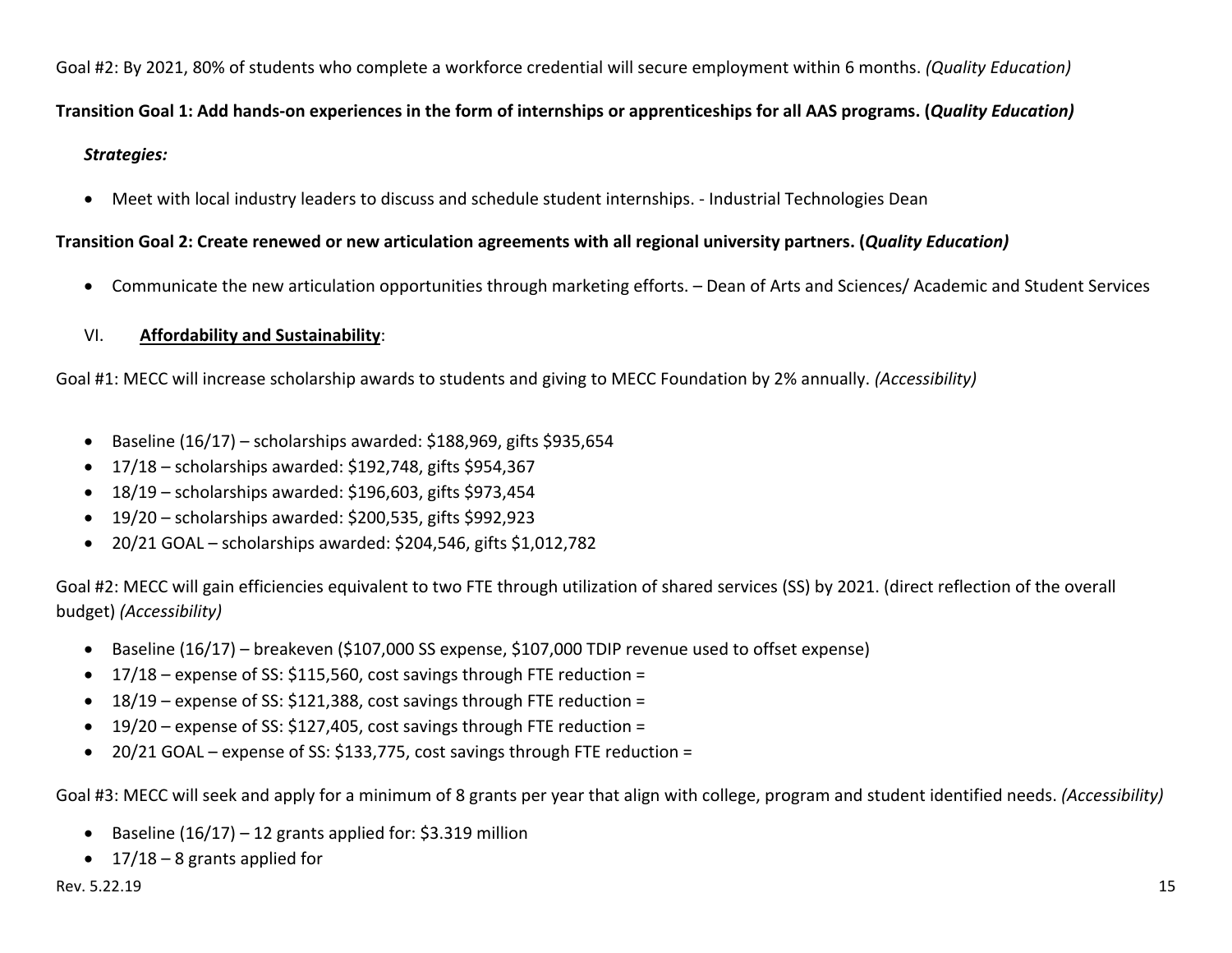- $\bullet$  18/19 8 grants applied for
- $\bullet$  19/20 8 grants applied for
- 20/21 GOAL 8 grants applied for

## **Division/Unit: MECC Foundation**

## **Affordability & Sustainability Goal 1: Secure philanthropic funding for College initiatives.** *(Accessibility)*

# *Strategies:*

- Develop processes and timeline to connect with potential donors.
- Secure philanthropic support for RVHI initiatives.

# **Affordability & Sustainability Goal 2: Secure funding to address unmet scholarship needs.** *(Accessibility)*

# *Strategies:*

Through grants, partnerships, investments, and the like, the college will develop additional funding sources to support AIMS scholars

# **Affordability & Sustainability Goal 3: Develop sustainable scholarship programs.** *(Accessibility)*

# *Strategies:*

- Work with Lee County Foundation Board members, donors, and committee members to develop an endowed scholarship for high school graduates of Lee County.
- Develop plan or campaign to create sustainable funding to close the gap between financial aid awards and student tuition and book expenses for all student in all demographics

# **Affordability & Sustainability Goal 4: Recruit and successfully transition a Foundation Director who will complete strategies within the Foundation Strategic plan as well as the MECC Strategic Plan.** *(Accessibility)*

- Utilize active recruiting strategies to engage with candidates who will be best potential fit. President's Office
- Share expectations and guide in strategic plan development. President's Office
- Equip with staff and resources to accomplish strategic goals. President's Office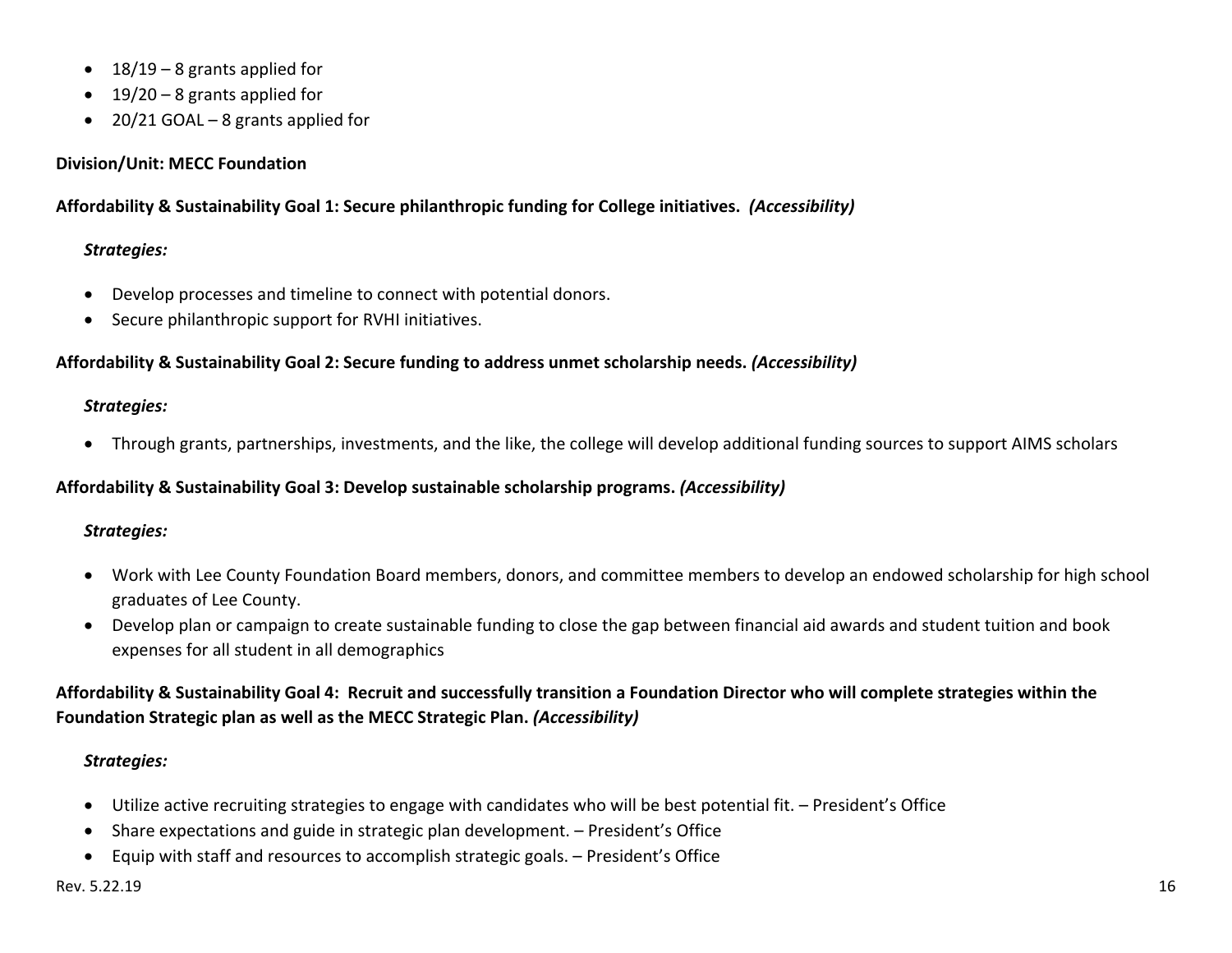# **Affordability & Sustainability Goal 5: Create a sustainable model for funding free community college to all populations within MECC's service region.** *(Accessibility)*

### *Strategies:*

- Examine current AIMS scholarship program, determine viability and sustainability of current model, address any sustainability measures through new fundraising or investment strategies. – President's Office
- Evaluate first 4 years of current Rural Virginia Horseshoe pilot, address any areas of concern and determine whether or not to continue with current model or modified model. – President's Office
- Seek and implement strategies to provide last dollar tuition and book funding for all populations in the service region. President/Foundation Director

### **Affordability & Sustainability Goal 7: Seek strategies to increase efficiencies and reduce waste.** *(Accessibility & Community)*

- Develop strategies to reduce return to title IV funding, (i.e., utilize SAILS or other method to collect enrollment roster information at 15% mark of class completion.) – Admissions and Records/All Academic Divisions/Faculty
- **Secure approval of MECC American Heart Association Training Center status. Health Sciences**
- Develop a comprehensive plan for capital and maintenance reserve projects to enable completion of needs through the VCCS. Finance and Administration
- Implement a plan to meet the 70% Preventive Maintenance time standard. Finance and Administration
- Seek out alternative sources of energy for campus operations and reduce the amount of traditional fuel sources. Finance and Administration
- Parking lot LED lighting project. Finance and Administration
- Actively participate in VCCS shared services transition. President's Office/All College Departments and Divisions
- Coordinate with the VCCS Shared Services Center to implement Cardinal Payroll and Hire to Retire. Human Resources/President's Office
- Coordinate with various departments training needed to implement Procure-to-Pay, Collections and Payroll functions through the VCCS Shared Services Center. – Finance and Administration
- Maintaining lines of communication for the entire campus to minimize errors and omissions during the implementation process. Finance and Administration
- Maintain a college representation on the Shared Services Management Council. Finance and Administration
- $\bullet$ Review with campus departments the new procedures and workflows for the Shared Services Center tasks. – Finance and Administration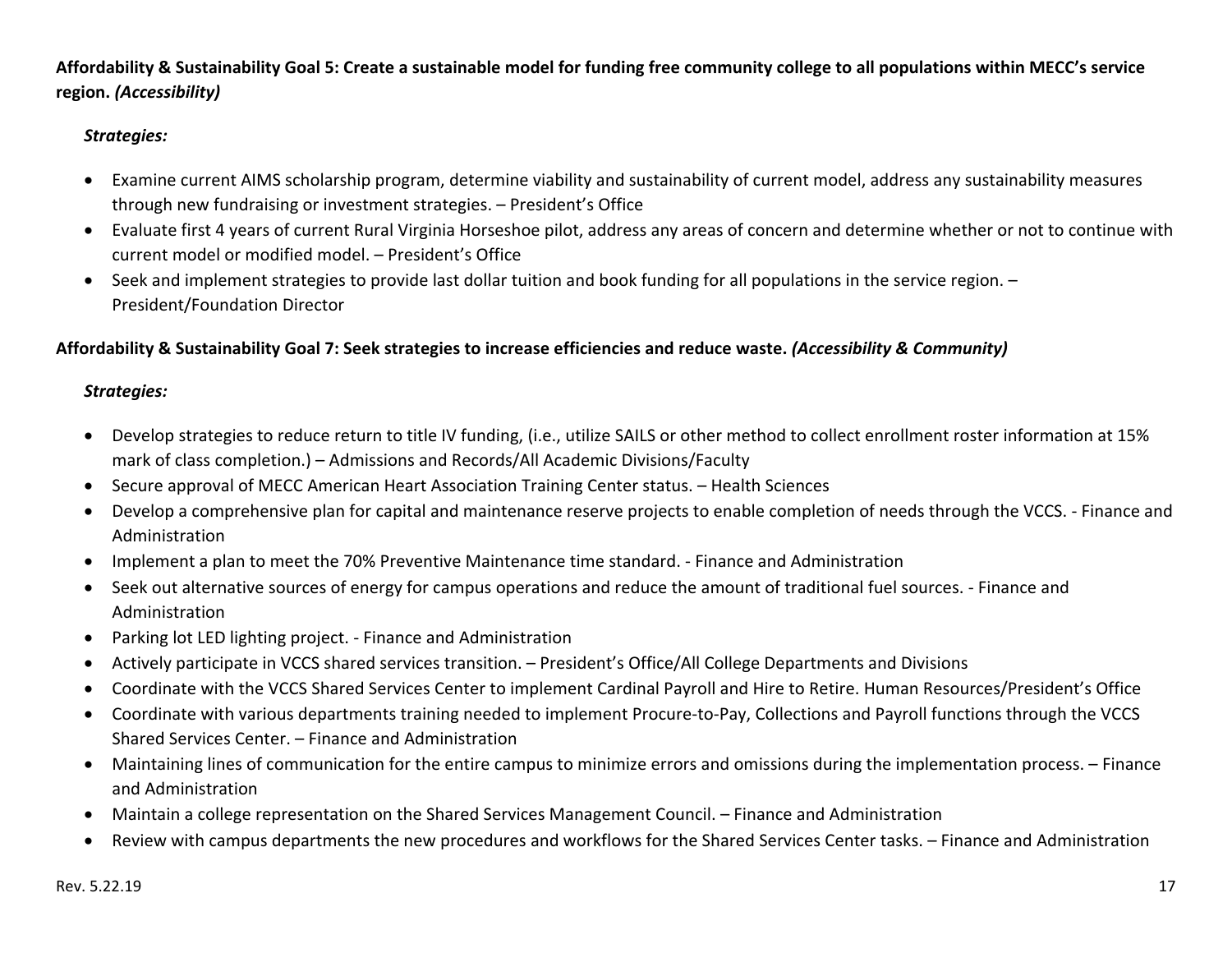**Affordability & Sustainability Goal 8: Seek local and regional collaborations and partnerships that enhance the ability of MECC to perform its mission.** *(Accessibility)*

### *Strategies:*

- Collaborate with state prison to allow access to MECC's shooting range for training purposes in exchange for an upgrade to the facilities. -Finance and Administration
- Recruiters target non-traditional college students to attract more students to workforce programs (i.e., Power Line Worker, CNA, Welding, HVAC, etc.) then market transfer and additional course work to assist them in further developing their careers and promoting eligibility. – Admissions and Records

**Affordability & Sustainability Goal 9: Provide and continuously improve delivery of building maintenance, utility services, and skilled trades to meet the facility needs of the college.** *(Accessibility & Quality Education)*

### *Strategies:*

- Increase operational effectiveness & efficiency of campus buildings and infrastructure. Buildings and Grounds
- $\bullet$ Develop a comprehensive plan for capital projects, community facilities, rented facilities, and permanent facilities. - Buildings and Grounds
- Implement a plan for preventive maintenance that will meet the industry benchmark of 70% of total maintenance time classified as "Preventive Maintenance." **‐** Buildings and Grounds
- Develop and implement a plan to repair and renovate existing facilities. Buildings and Grounds
- Create a campus that is responsible for resource use and is seeking ways to lower the college's greenhouse gas (GHG) emissions through energy efficiency, energy and water conservation, alternative energy sources, and recycling. Buildings and Grounds

### **Affordability & Sustainability Goal 10: Reduce costs through consolidation of computing resources.** *(Quality Education)*

### *Strategies:*

- Deploy laptop with docking stations to replace desktop and laptop configurations. Computing and Information Technology
- Utilize virtualization when feasible. Computing and Information Technology
- Reduce power costs by scheduling manual computer shutdowns during off hours. Computing and Information Technology
- $\bullet$ Reduce power by network enabling classroom projectors to schedule shutdowns during off hours. – Computing and Information Technology

### **Affordability & Sustainability Goal 11: Ensure viability of college Bookstore.** *(Accessibility)*